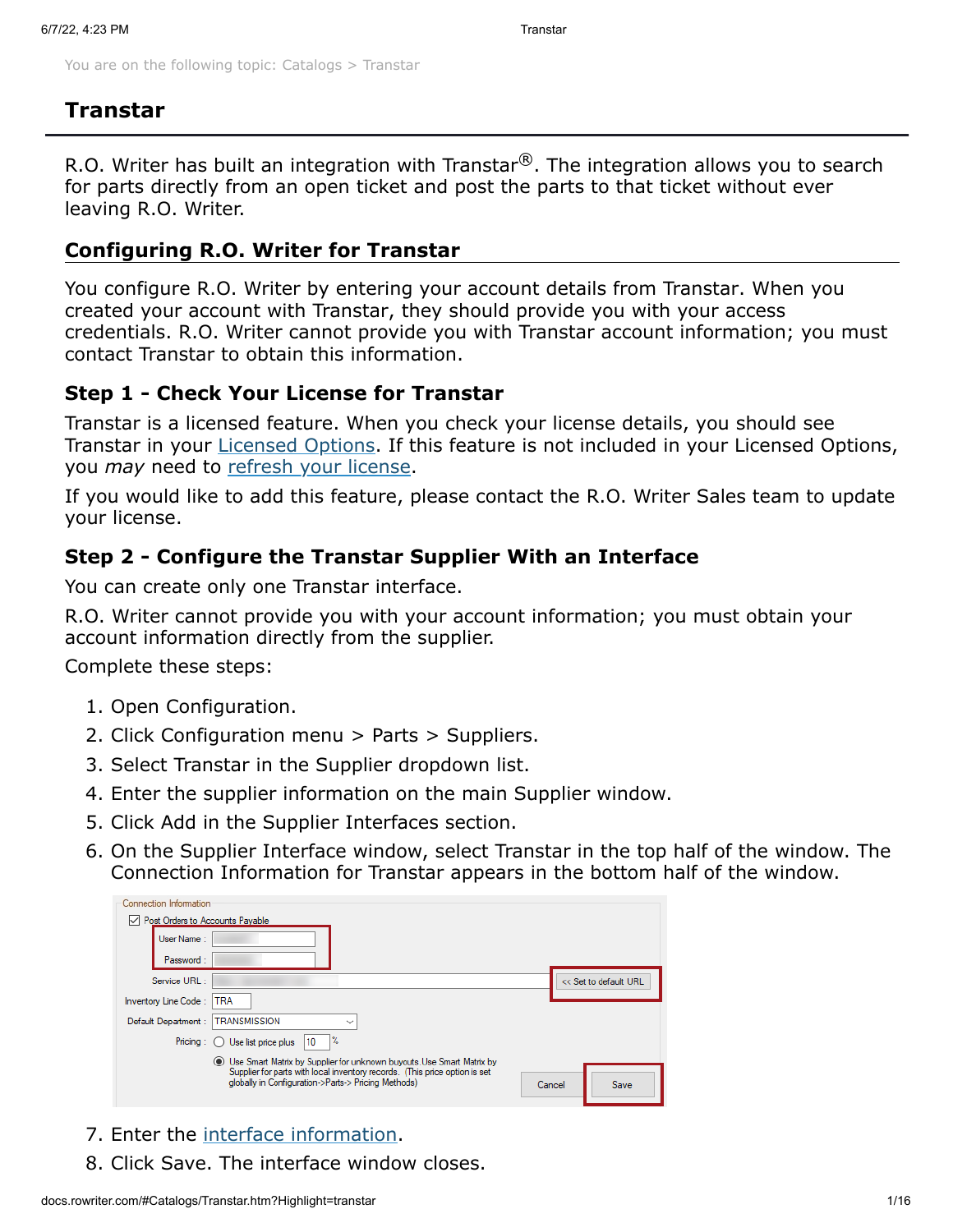9. The saved Interface Name appears in the Supplier Interfaces section on the main Suppliers window.

| Supplier Interfaces<br>*Transtar |                                                                                                                    |  |
|----------------------------------|--------------------------------------------------------------------------------------------------------------------|--|
| default interface                | * Primary ordering interface. This<br>interface cannot be deleted and is the<br>Set Coverage File Download Options |  |
|                                  |                                                                                                                    |  |

- The Set Coverage File Download Options button is disabled because you do not download coverage (.MCL) files for Transtar.
- 10. Click Save again on the main Supplier window.

### <span id="page-1-0"></span>**Transtar Interface Connection Information**

You must obtain the access credentials from Transtar; R.O. Writer cannot provide you with your account information.

| Connection Information          |                                                                                                                                                                                                                       |        |                       |
|---------------------------------|-----------------------------------------------------------------------------------------------------------------------------------------------------------------------------------------------------------------------|--------|-----------------------|
| Post Orders to Accounts Payable |                                                                                                                                                                                                                       |        |                       |
| User Name:                      |                                                                                                                                                                                                                       |        |                       |
| Password:                       |                                                                                                                                                                                                                       |        |                       |
| Service URL:                    |                                                                                                                                                                                                                       |        | << Set to default URL |
| Inventory Line Code:            | <b>TRA</b>                                                                                                                                                                                                            |        |                       |
| Default Department:             | <b>TRANSMISSION</b>                                                                                                                                                                                                   |        |                       |
|                                 | %<br>10<br>Pricing $\therefore$ Use list price plus                                                                                                                                                                   |        |                       |
|                                 | <b>IDE</b> Use Smart Matrix by Supplier for unknown buyouts. Use Smart Matrix by<br>Supplier for parts with local inventory records. (This price option is set<br>globally in Configuration->Parts-> Pricing Methods) | Cancel | Save                  |

The following table describes the Transtar interface options.

| <b>Option</b>                         | <b>Description</b>                                                                                                                                                      |
|---------------------------------------|-------------------------------------------------------------------------------------------------------------------------------------------------------------------------|
| Post Orders<br>to Accounts<br>Payable | Select this option to automatically post part orders with Transtar to<br>Accounts Payable. You will be prompted to post to Account Payable<br>during the order process. |
| User Name<br>and<br>Password          | Enter the login credentials you received from Transtar for your account.                                                                                                |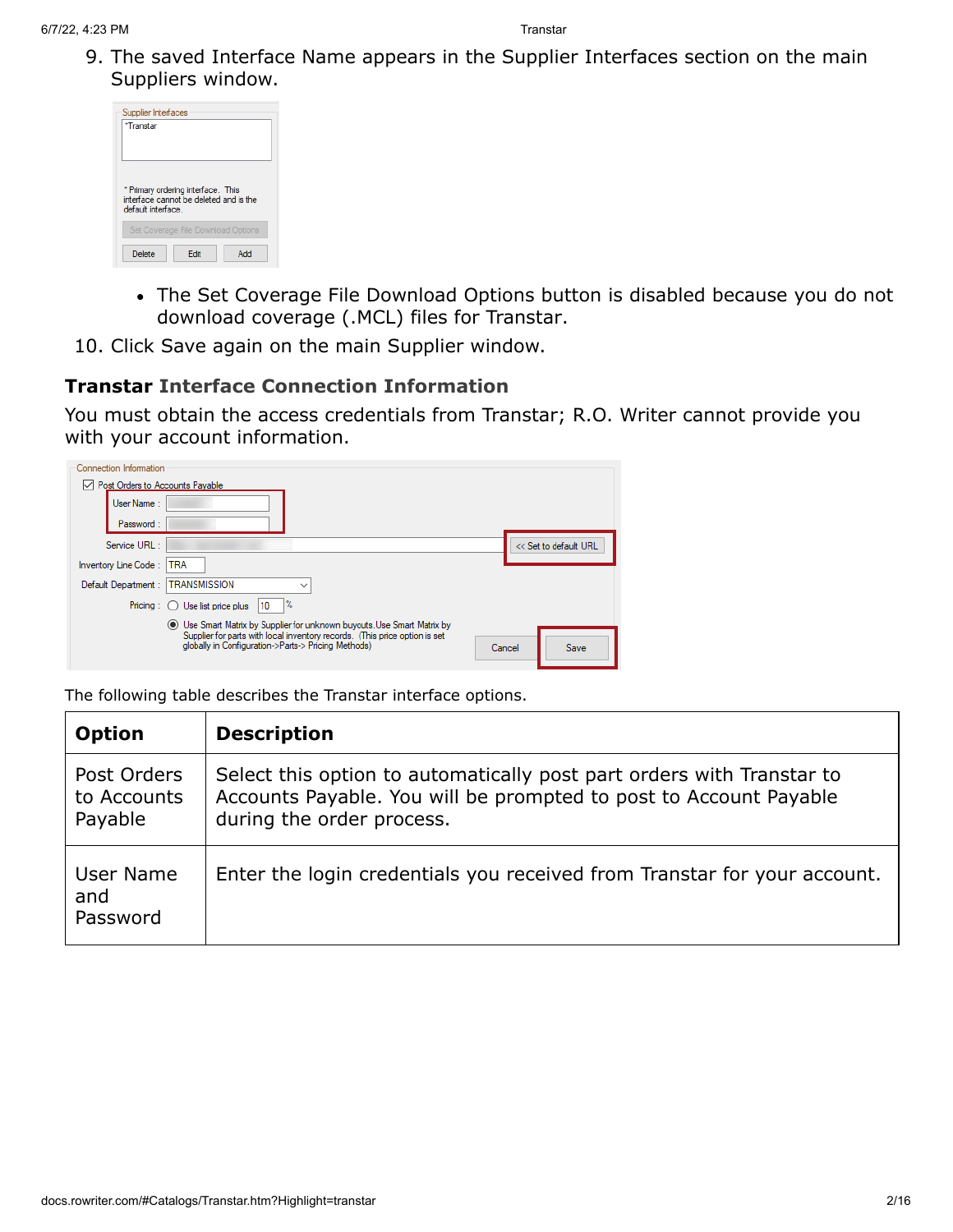| <b>Option</b>          | <b>Description</b>                                                                                                                                                                           |
|------------------------|----------------------------------------------------------------------------------------------------------------------------------------------------------------------------------------------|
| <b>Service URL</b>     | The URL is the website or network location of the supplier's catalog.<br>Click the Set to Default button, R.O. Writer enters the correct URL for<br>the supplier in the field automatically. |
|                        | Use the default URL unless your account uses a different URL.                                                                                                                                |
|                        | • R.O. Writer 2.4 and lower interfaces with Transtar's eSource $^{\circledR}$<br>platform.                                                                                                   |
|                        | • R.O. Writer 3.0 and higher interfaces with Transtar's Transend <sup>™</sup><br>platform.                                                                                                   |
|                        | When you click the Set to Default URL button, the correct URL for the<br>platform appears in the Service URL field.                                                                          |
| Inventory<br>Line Code | Transtar does not use line codes. However, you can enter a line code for<br>the entire interface.                                                                                            |
|                        | Keep in mind that R.O. Writer searches your local inventory by part<br>number/line code combination.                                                                                         |
|                        | R.O. Writer recommends the following:                                                                                                                                                        |
|                        | • If there are no Transtar parts in your local inventory                                                                                                                                     |
|                        | • Enter a line code of "TRA".                                                                                                                                                                |
|                        | • If you decide to stock Transtar parts at some point, this line<br>code ensures that those parts won't accidentally match<br>existing part records.                                         |
|                        | • The line code is added to non-stock Transtar parts when<br>posted to tickets.                                                                                                              |
|                        | • If there are Transtar parts in your local inventory with a line code<br>assigned                                                                                                           |
|                        | • Enter that line code here.                                                                                                                                                                 |
|                        | • The line code is added to non-stock Transtar parts when<br>posted to tickets.                                                                                                              |
|                        | • If there are Transtar parts in your local inventory with NO line code<br>assigned                                                                                                          |
|                        | • Do NOT enter a line code for the Transtar interface.<br>• The line code is NOT added to non-stock Transtar parts when<br>posted                                                            |
|                        | NOTE: Because Transtar does not use line codes, line codes are never sent<br>to Transtar when ordering parts. Only the part number is sent to Transtar<br>when ordering in Smart eOrder.     |
|                        |                                                                                                                                                                                              |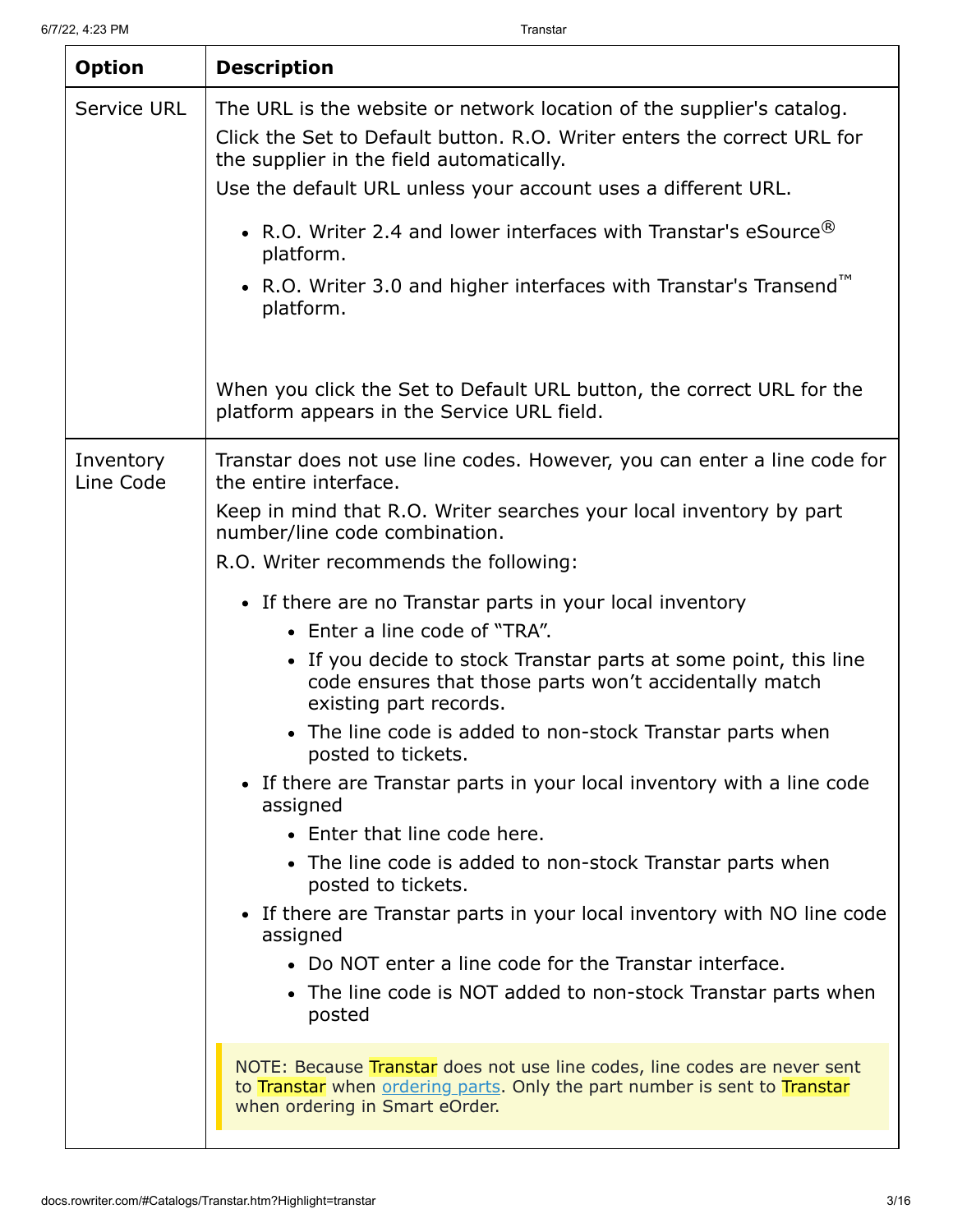| <b>Option</b>         | <b>Description</b>                                                                                                                                                                                                                                                                                                                                                                                                                                                                                                           |
|-----------------------|------------------------------------------------------------------------------------------------------------------------------------------------------------------------------------------------------------------------------------------------------------------------------------------------------------------------------------------------------------------------------------------------------------------------------------------------------------------------------------------------------------------------------|
| Default<br>Department | Choose the default department to use for Transtar. This list contains all<br>parts departments.                                                                                                                                                                                                                                                                                                                                                                                                                              |
|                       | TIP! You should create a parts department specifically for Transtar and select<br>as the default department in this list.                                                                                                                                                                                                                                                                                                                                                                                                    |
| Pricing               | The pricing options determine the pricing method R.O. Writer uses for<br>Transtar parts in the department selected in the Default Department<br>dropdown list.<br>• Use List Price 1% uses the list price percentage. This option is<br>selected by default.<br>• Other pricing options appear depending on the Parts Pricing<br>Method selected for outside purchases in Configuration. These<br>options are:<br>• Use Default Pricing (Cost Plus Multiplier)<br>• Smart Matrix by Supplier<br>• Smart Matrix by Department |

### **Part Lookup Setting**

In Configuration, open repair order Catalog Options (Configuration menu > Repair Order > [Catalog Options\)](http://docs.rowriter.com/Content/Config/RO_Catalog_Options.htm) and check Exact Line Code, Part Number Lookup.



#### **Local Inventory Coverage List**

If you use Smart eCat, the **Local Inventory coverage** list is based on Epicor data. Transtar does not have any parts listed in the Epicor catalog; therefore, you cannot add Transtar to your Local Inventory coverage list.

In addition, the coverage file download process is disabled for Transtar.

• In supplier setup, the Set Coverage File Download Options button has been disabled.

| Supplier Interfaces<br>*Transtar |                                                                                                                    |     |
|----------------------------------|--------------------------------------------------------------------------------------------------------------------|-----|
| default interface                | * Primary ordering interface. This<br>interface cannot be deleted and is the<br>Set Coverage File Download Options |     |
| Delete                           | Fdit                                                                                                               | Add |

• In Smart eCat Update Coverages, the Transtar supplier displays "Transtar/No Download" in the System Type column.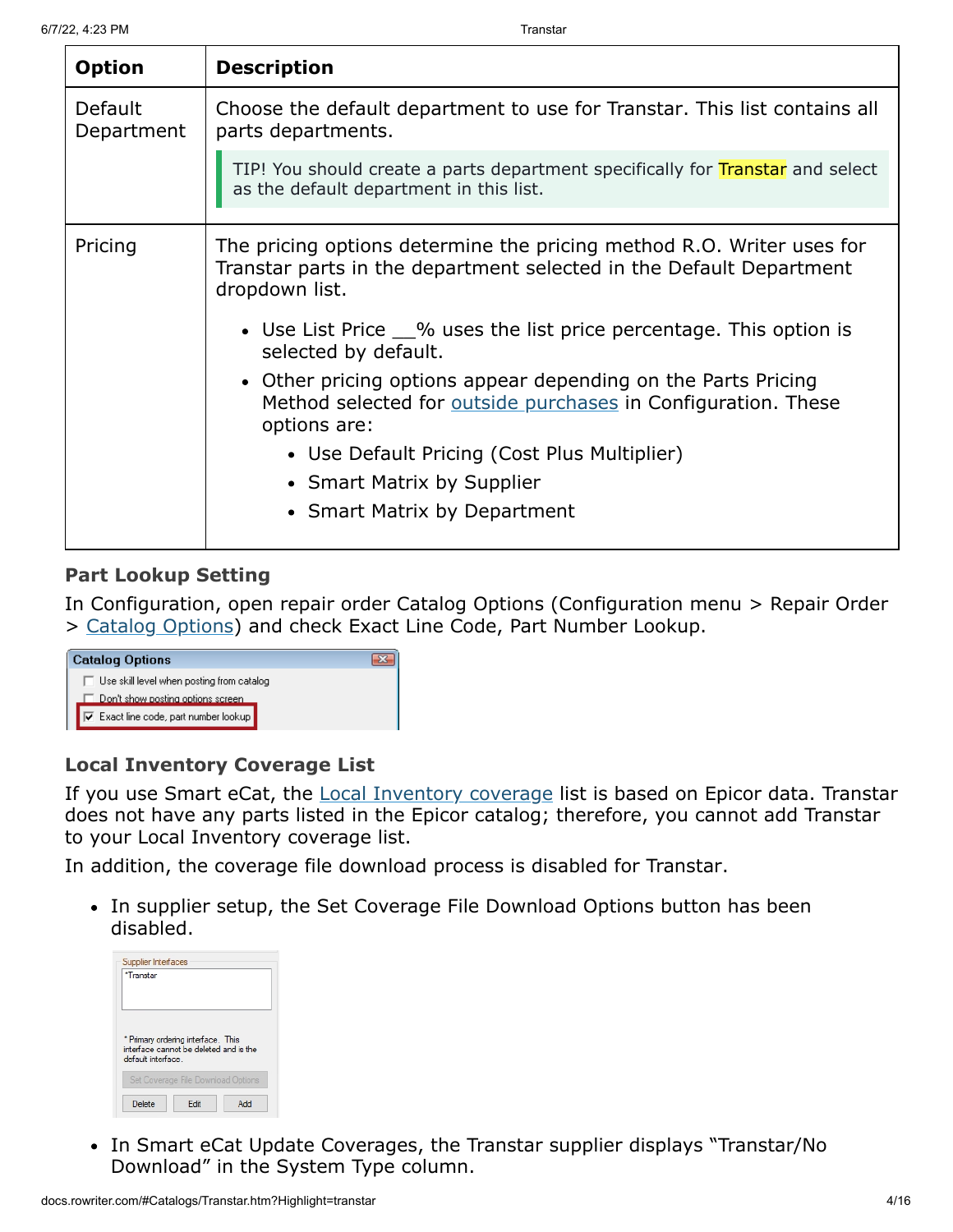| Supplier's Coverage Update |                  |                                    |                                |
|----------------------------|------------------|------------------------------------|--------------------------------|
| Coverage                   | <b>Suppliers</b> | System Type                        | Last Updated                   |
| <b>ACDELCO</b>             | <b>ACDELCO</b>   | <b>WISEConnect</b>                 |                                |
| CARQUEST                   | CAROUEST         | CARQUEST                           | 3/8/2021 1:03:40 PM            |
| <b>NAPA</b>                | NAPA - MIAMI     | <b>NAPA</b>                        | 3/8/2021 1:03:44 PM            |
| <b>NAPA</b>                | <b>NAPA</b>      | <b>NAPA</b>                        | 3/8/2021 1:03:44 PM            |
| <b>NAPA</b>                | NAPA DC          | NAPA/No Download                   | 3/8/2021 1:03:44 PM            |
|                            | TRANSTAR         | Transtar/No Download               | 3/8/2021 1:03:44 PM            |
| <b>LUNISIANI</b>           | الككارك الدلاكا  | <b>I AN INSTARTA PER DE LA PER</b> | <b>PACKAMA DE REPAIS DE VE</b> |

Transtar parts in your local inventory appear in search results if the part number and line code match. The Available column of the part line displays "Stock [#on hand]" when the Transtar part is available in local inventory.

# **Step 3 - Enable Access to the Transtar Catalog**

If you don't see Transtar in the Quick Launch or Smart eCat toolbar, you need to enable access to Transtar in the Catalogs section of the Quick Launch in Configuration. Complete these steps:

- 1. Open Configuration and click File menu > [General Options.](http://docs.rowriter.com/Content/Config/General_Options.htm#Catalogs)
- 2. Check the Transtar box.
- 3. Click OK and close Configuration.
- 4. Open R.O. Writer main module.
- 5. Transtar appears in the Catalogs section of the Quick Launch.

### <span id="page-4-0"></span>**Accessing Transtar**

You can access Transtar from an open ticket by:

Clicking the Transtar logo in the Quick Launch.



Clicking the Transtar toolbar button inside Smart eCat.

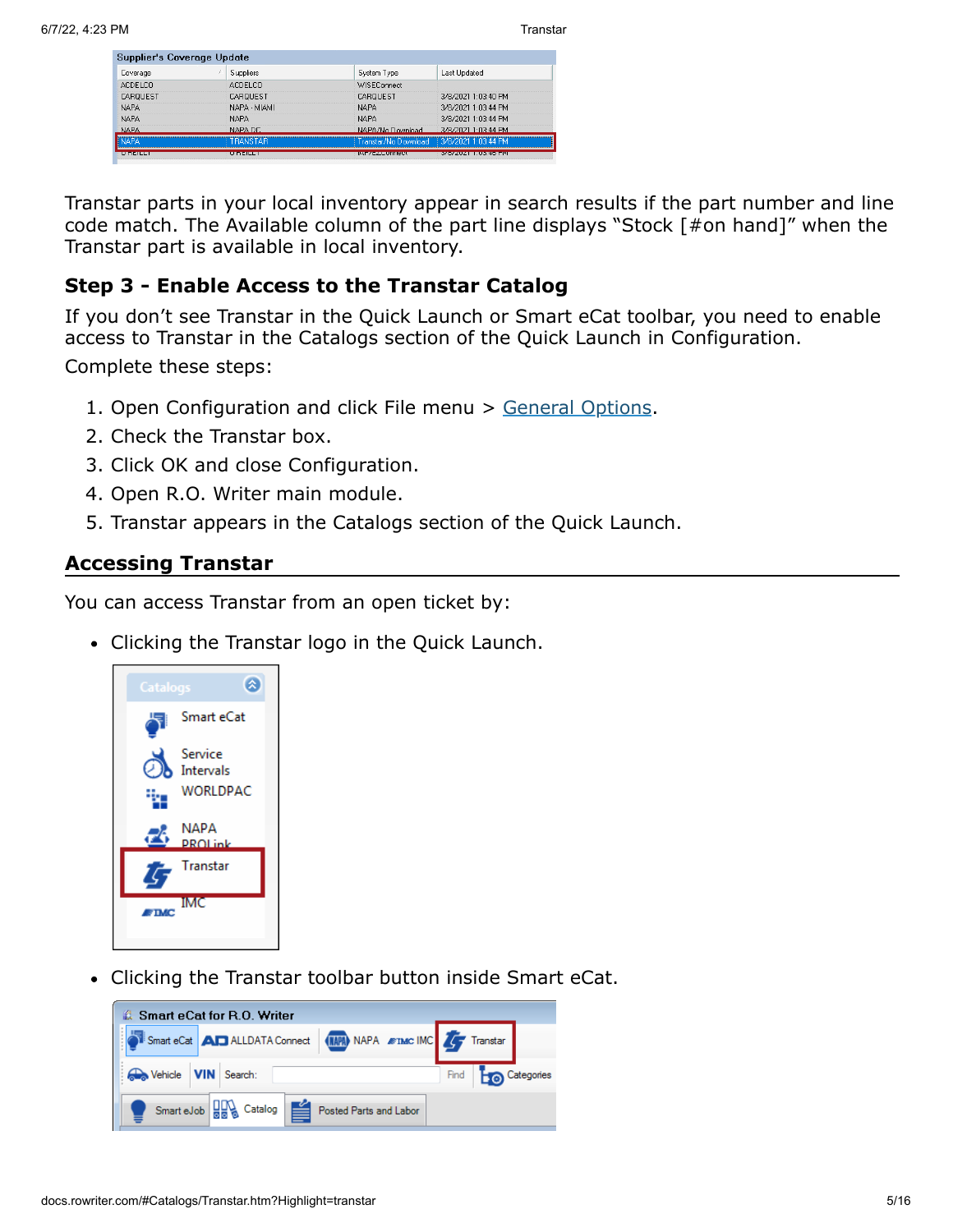When you click either button, Smart eCat always opens in Smart eCat (even if you are not licensed for the full Smart eCat catalog).

NOTE: If you access Transtar without a ticket open, you can search the Transtar catalog but you cannot post parts to any ticket.

### **Vehicle Selection**

Transtar uses [ACES](http://docs.rowriter.com/Content/ACES.htm) vehicle information. When you access Transtar, R.O. Writer connects to Transtar and searches for the vehicle based on the information in the open ticket.

- If a match is found, the part search window opens in Smart eCat.
- If the vehicle is not found, the [ACES Vehicle Selector window](http://docs.rowriter.com/Content/ACES.htm#When2) opens where you select the vehicle information.

When the vehicle information is found successfully, the Transtar vehicle information appears in the status bar at the very bottom of the Smart eCat window.



[For details, click the following link: Adding ACES Information on the ACES Vehicle](http://docs.rowriter.com/Content/ACES.htm#When2) Selector Window.

### **To Select a Different Transtar Vehicle**

If you want to use a different vehicle than the one in the ticket, click the Reselect Transtar Vehicle button. The [ACES Vehicle Selector window](http://docs.rowriter.com/Content/ACES.htm#To) opens where you can choose a new vehicle.

### **Searching for Transtar Parts**

After the Transtar vehicle is selected, you search for and select the parts to post to the ticket.

#### **To Search Using the Categories**

Complete these steps:

- 1. Open a ticket.
- 2. [Access Transtar.](#page-4-0)
	- If the vehicle on the open ticket matches the Transtar vehicle information all the way to the transmission type, the part selection window opens.
	- If the vehicle on the open ticket does NOT match the Transtar vehicle information all the way to the transmission type,
		- The [ACES Vehicle Selector window](http://docs.rowriter.com/Content/ACES.htm#To) opens where you can select the vehicle.
- 3. When the vehicle is found, the part selection window opens.
- 4. The Categories and Sub Categories for the Transtar vehicle appear.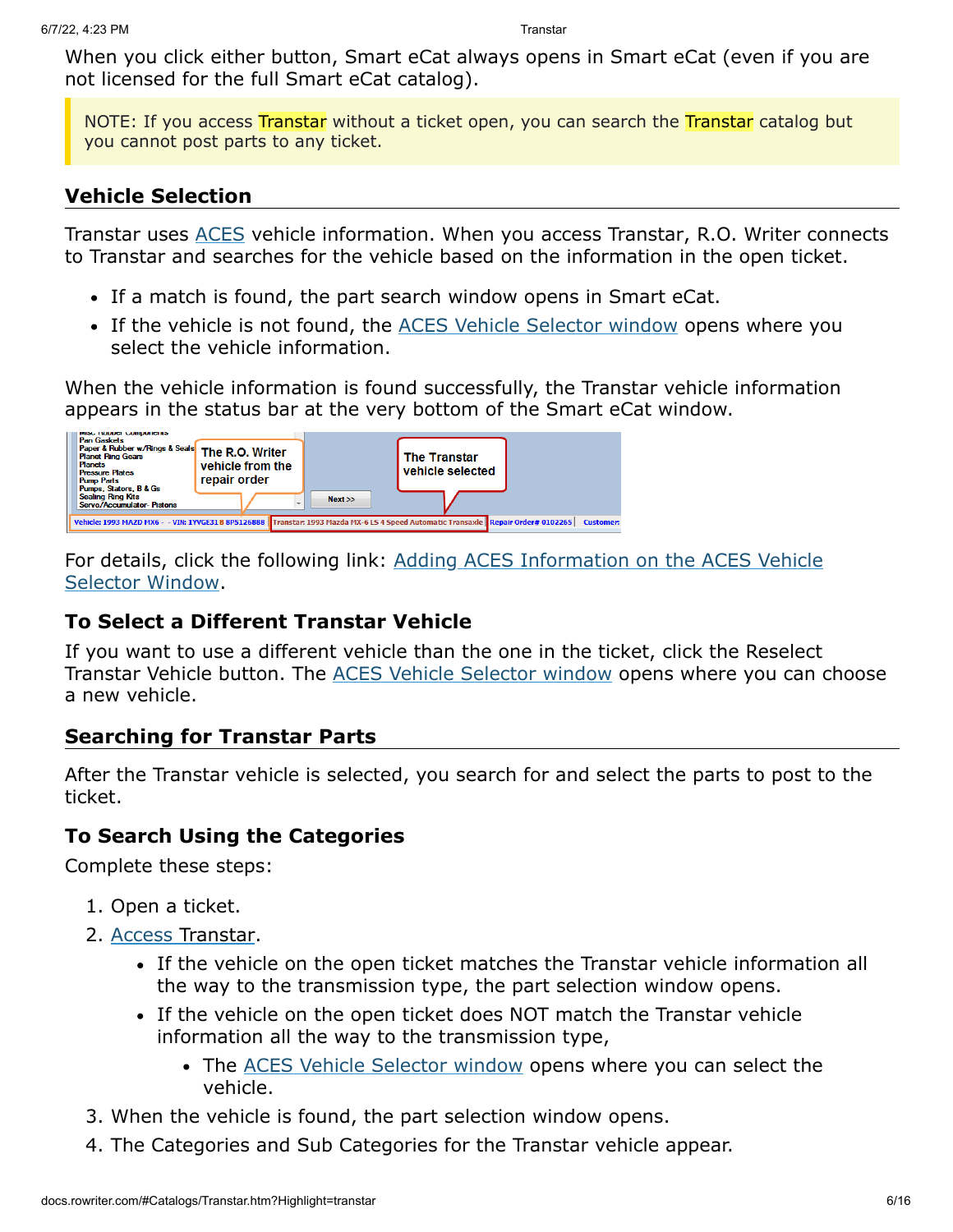| Categories                                            | <b>Sub Category</b>           |                    |
|-------------------------------------------------------|-------------------------------|--------------------|
| <b>Hectrical</b><br><b>Fluids &amp; Service Items</b> | <b>Switches &amp; Sensors</b> | <b>Part Search</b> |
| <b>Suggested Rebuild</b><br>Tools                     |                               | <b>Item Number</b> |
|                                                       |                               |                    |
|                                                       |                               | <b>Description</b> |
|                                                       |                               |                    |
|                                                       | $Next$ $\gg$                  |                    |
|                                                       |                               |                    |
|                                                       |                               |                    |
|                                                       |                               | Search >>          |
|                                                       |                               |                    |
|                                                       |                               |                    |

- 5. Choose the parts you want and click Next. R.O. Writer searches the Transtar catalog for matching parts.
- 6. The matching parts appear on the Catalog tab.
- 7. Check the box of the part you want.

| Smart eJob <b>DOM</b> Catalog <b>Posted Parts and Labor</b>                                                               |                    |          |                           |      |        |              |  |                      |
|---------------------------------------------------------------------------------------------------------------------------|--------------------|----------|---------------------------|------|--------|--------------|--|----------------------|
| <b>Part: Coolers Related Items </b> Show Unavailable $\mathcal{X}$ 8                                                      |                    |          |                           |      |        |              |  | Back - E Post Next → |
| <b>Description</b>                                                                                                        | <b>Part Number</b> | PC Core  | Cost                      | List | Price  | Availability |  | $\hat{\phantom{a}}$  |
| <b>Transtar</b><br>$\boxminus$                                                                                            |                    |          | <b>Supplier: Transtar</b> |      |        |              |  |                      |
| <b>E</b> Transtar<br>Rubber Hose: 1/2" x 12"                                                                              | <b>M460E</b>       | $\Omega$ | 58.5                      | 85.9 | 155.61 | Branch: 1    |  |                      |
| Rubber Hose: 1/2" x 12"<br>(Hayden)                                                                                       |                    |          |                           |      |        |              |  |                      |
| Transmission Oil Cooler; 8-3/4ö OC-1401                                                                                   |                    | $\Omega$ | 45.64                     | 77.2 | 122.77 | Branch: 1    |  |                      |
| Transmission Oil Cooler; 8-3/46 Core, 3/86 Push-On Fitting, 3/46 x 56 x 12-1/26; Compact and sub-compact cars<br>(Hayden) |                    |          |                           |      |        |              |  |                      |

If the part is in your local inventory, the Available dropdown list says "Stock: [# on hand]".

8. Click the [Next toolbar button](#page-8-0) to move to the next step.

### **To Manually Search for Transtar Parts**

On the Catalogs tab, instead of using the groups, you can search for parts manually in the Part Search section.

| <b>Part Search</b>     |           |
|------------------------|-----------|
| <b>Item Number</b>     |           |
|                        |           |
| <b>Description</b>     |           |
|                        |           |
| Part Type              |           |
| <b>All Parts Types</b> |           |
|                        |           |
|                        | Search >> |
|                        |           |

Enter an Item Number, Description, and Part Type from the dropdown list, and then click Search.

### **Exploded Transmission Diagrams**

When Transtar opens in Smart eCat, a new section appears on the right side of the window. This is a list of all exploded diagrams of transmissions available from Transtar.

The Exploded Diagrams by Transmission list remains the same regardless of the Category and Sub Category selected.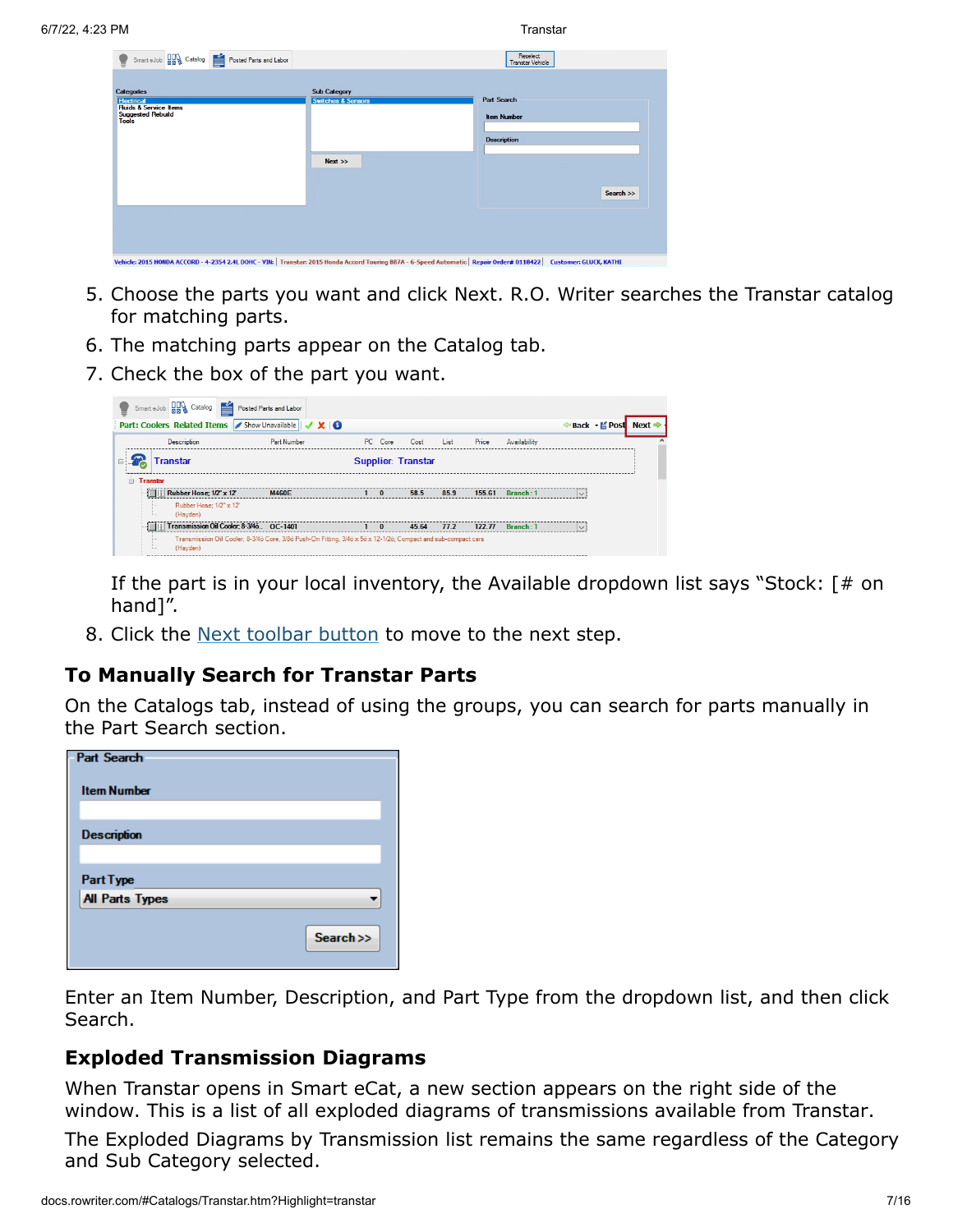Double-click the transmission number to open a window that displays the exploded diagram for the transmission number.



On the diagram window, you can use the following tools to navigate through the diagram:

• Click the Print button to print the diagram.



- Click the left and right arrow buttons to move through the pages.
	- The arrow buttons are active only if the diagram has more than one page.
- Use the horizontal and vertical sliders to see the entire diagram.

You can open multiple diagrams and leave the diagram windows open.

These windows stay open until you close them manually. However, these windows will close when you close R.O. Writer.

#### **Search Results Window**

This section describes the most common parts of the window.

### **Catalog Toolbar**

The toolbar at the top of the Catalog tab contains several options.



The following table describes the catalog toolbar options.

| Item | This item:                                                  |
|------|-------------------------------------------------------------|
| Part | Displays the selected Transtar category and/or subcategory. |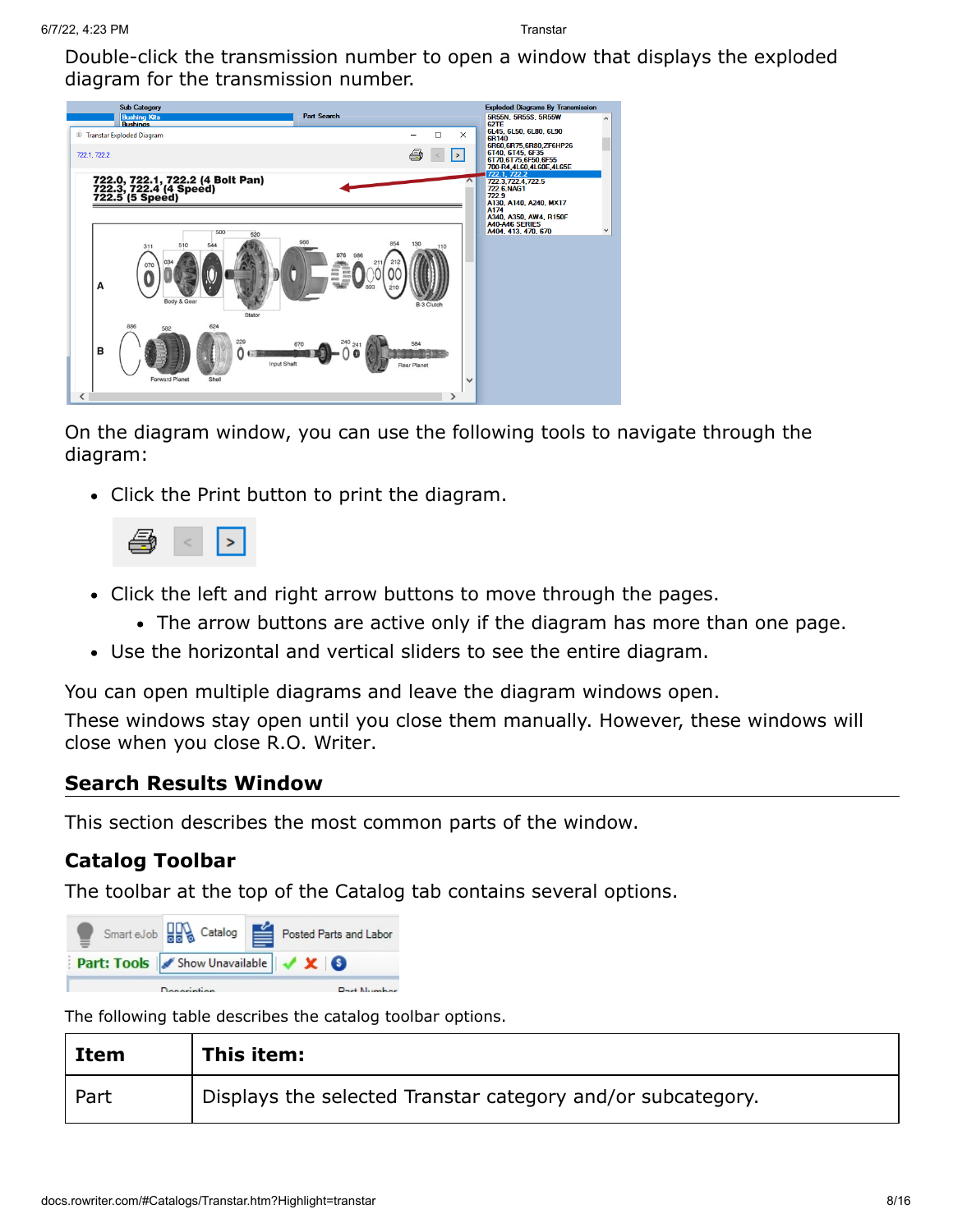| Item                     | This item:                                                                                                                                                               |
|--------------------------|--------------------------------------------------------------------------------------------------------------------------------------------------------------------------|
| Show/Hide<br>Unavailable | Click to show or hide unavailable parts.                                                                                                                                 |
|                          | Selects all parts.                                                                                                                                                       |
|                          | De-selects all parts.                                                                                                                                                    |
|                          | Click to show or hide the cost in the search results. The Cost displays by<br>default, when the Cost toolbar button is clicked, the Cost and List<br>columns are hidden. |

### <span id="page-8-0"></span>**Navigation Buttons**

These buttons appear in the top right corner and help you move through the windows.



- Click Back to not post the part and return to the search window.
- Click Post to post the part to the Posted Parts and Labor tab but stay on the current window.
- Click Next to post the part to and move to the Posted Parts and Labor tab at the same time.

### **Part Information in Search Results**

The following table describes the column for each part row.

| Column | <b>Description</b>                                                                                                                                                                                                                                                                                                                                                                                                                                                                                               |  |  |
|--------|------------------------------------------------------------------------------------------------------------------------------------------------------------------------------------------------------------------------------------------------------------------------------------------------------------------------------------------------------------------------------------------------------------------------------------------------------------------------------------------------------------------|--|--|
|        | Click on this box to select or de-select a part.<br>- Part is not selected.<br>- Part is selected.<br>$\checkmark$                                                                                                                                                                                                                                                                                                                                                                                               |  |  |
|        | The presence of this button indicates that there is an image<br>available for this part. Click the "i" button to see the image:<br>$\Box$<br><b>Transtar Information</b><br><b>Description</b><br><b>Part Number</b><br>Images For Item Number: A30010B<br><b>B</b> Transtar<br>ilter, Accord (4 CYL) BCLA, MC. A30010B<br>Filter, Honda Codes BCLA, BZKA, GPLA, GPPA, M<br>anstar Indus<br>ranstar Industr<br>instar Industr<br>ranstar Industri<br>Transtar Industria<br>Transfar Industrie<br>Transtar Indust |  |  |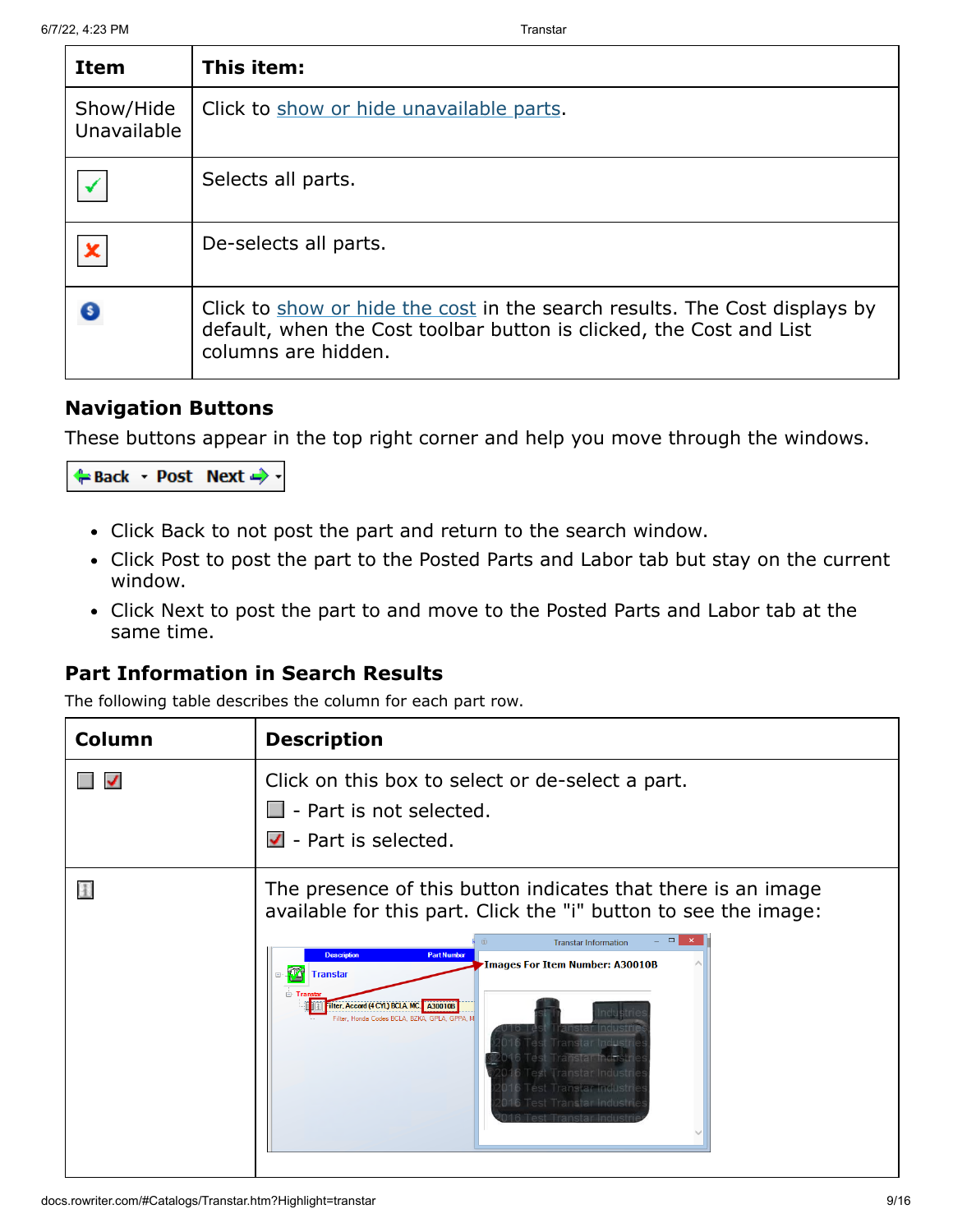| Column                                                                                      | <b>Description</b>                                                                                                                                                                                                                                                                                                                                                                                                                                                                                                                                                                                                                                                                                                          |  |  |
|---------------------------------------------------------------------------------------------|-----------------------------------------------------------------------------------------------------------------------------------------------------------------------------------------------------------------------------------------------------------------------------------------------------------------------------------------------------------------------------------------------------------------------------------------------------------------------------------------------------------------------------------------------------------------------------------------------------------------------------------------------------------------------------------------------------------------------------|--|--|
| Description                                                                                 | The part's description.                                                                                                                                                                                                                                                                                                                                                                                                                                                                                                                                                                                                                                                                                                     |  |  |
| Part Number                                                                                 | The part number.                                                                                                                                                                                                                                                                                                                                                                                                                                                                                                                                                                                                                                                                                                            |  |  |
| PC                                                                                          | The number of pieces needed for the part (i.e., the quantity). For<br>example, brake pads usually come in a pack of two; therefore,<br>there are two pieces per part number.<br>To enter a new number, click in this field, type in the new number,<br>and click in an empty space on the screen.                                                                                                                                                                                                                                                                                                                                                                                                                           |  |  |
| Core                                                                                        | The core cost (if available or required).                                                                                                                                                                                                                                                                                                                                                                                                                                                                                                                                                                                                                                                                                   |  |  |
| Cost                                                                                        | The cost if available. If not available, \$0.00 displays.                                                                                                                                                                                                                                                                                                                                                                                                                                                                                                                                                                                                                                                                   |  |  |
| List                                                                                        | The list price.                                                                                                                                                                                                                                                                                                                                                                                                                                                                                                                                                                                                                                                                                                             |  |  |
| Price                                                                                       | The price to the customer. You can change the price by clicking<br>inside the field and typing in a new price.<br>Click on an empty space on the window outside the Price field and<br>the new price appears.                                                                                                                                                                                                                                                                                                                                                                                                                                                                                                               |  |  |
| Availability<br><b>Availability</b><br>Branch: 7<br>٧<br>Stock: 0<br>Branch :<br>Region: 91 | The location of the part and its available quantity in that location.<br>The format is as follows: Location [Quantity].<br>By default, the closest location with on-hand quantity appears on<br>the line.<br>Click the down arrow to see all available locations.<br>• Stock - Your local inventory (part number/line code must<br>match).<br>Branch - The location closest to you. This is usually where<br>$\bullet$<br>you buy most of your parts.<br>• Region - The wider Transtar system.<br>• Specific location of the part. Additional availability information<br>appears as a separate part line for the part.<br>The availability information also appears with the part on the<br>Posted Parts and Labor window. |  |  |

# **Part Line Information**

Additional information appears as separate lines under each part.

# **Part Origin**

The part line with information in parentheses and often indicates the part's classification. For instance, if the part is a specific brand, OEM, used, aftermarket, etc.

The text usually corresponds to the letters before the part number.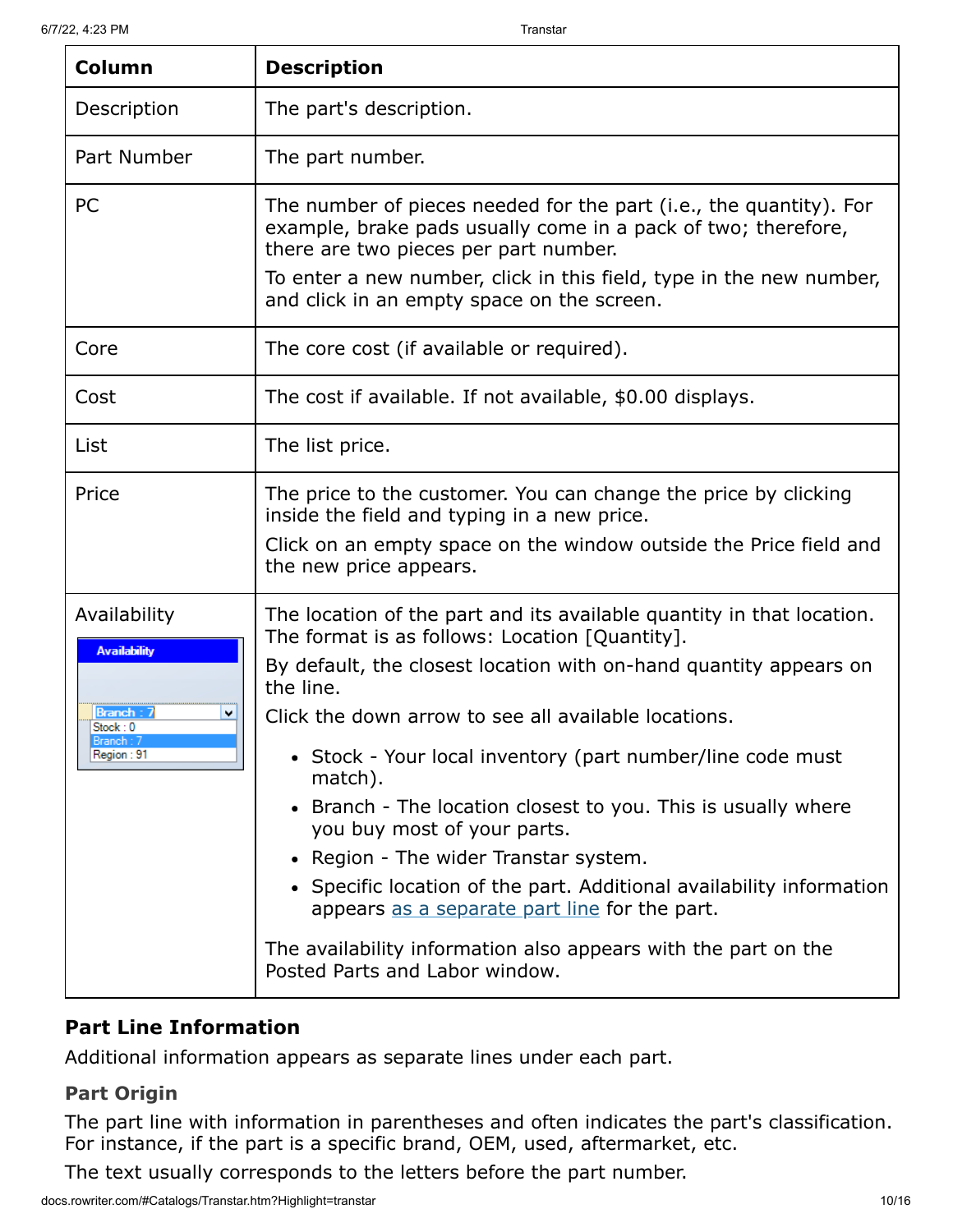| 6/7/22, 4:23 PM                                     | Transtar                                                           |
|-----------------------------------------------------|--------------------------------------------------------------------|
| Description                                         | Part Number                                                        |
| Transtar                                            | Supplier: Transtar                                                 |
| ⊟⊹ Transtar                                         |                                                                    |
| Torque Converter                                    | A1-FM89                                                            |
| <u>Torque Conve</u> rter<br>.<br>(Aftermarket)<br>. |                                                                    |
| Torque Converter                                    | FM89.                                                              |
| Torque Converter<br>.<br>(Aftermarket)<br>.         |                                                                    |
| Torque Converter; Lock-Up, 10.8_ CV-FM89            |                                                                    |
| 1.1.1<br>                                           | Torque Converter; Lock-Up, 10.825" Overall Diameter, 8.860" Bolt F |

### <span id="page-10-0"></span>**Availability and Location**

On the Catalog tab, the specific location appears in the Available dropdown list. The part availability details also appear on a separate line for each part.



The availability information also appears with the part on the [Posted Parts and Labor tab.](http://docs.rowriter.com/Content/SMEC/SMEC_SearchPost.htm#Posted_Parts_and_Labor)



# **If There Are No Parts for the Vehicle**

Occasionally, there are vehicles in the Transtar database whose transmission type has no parts associated with them. If one of those vehicles is selected for the ticket when you click access Transtar, a message appears notifying you that no Transtar parts are available for that vehicle.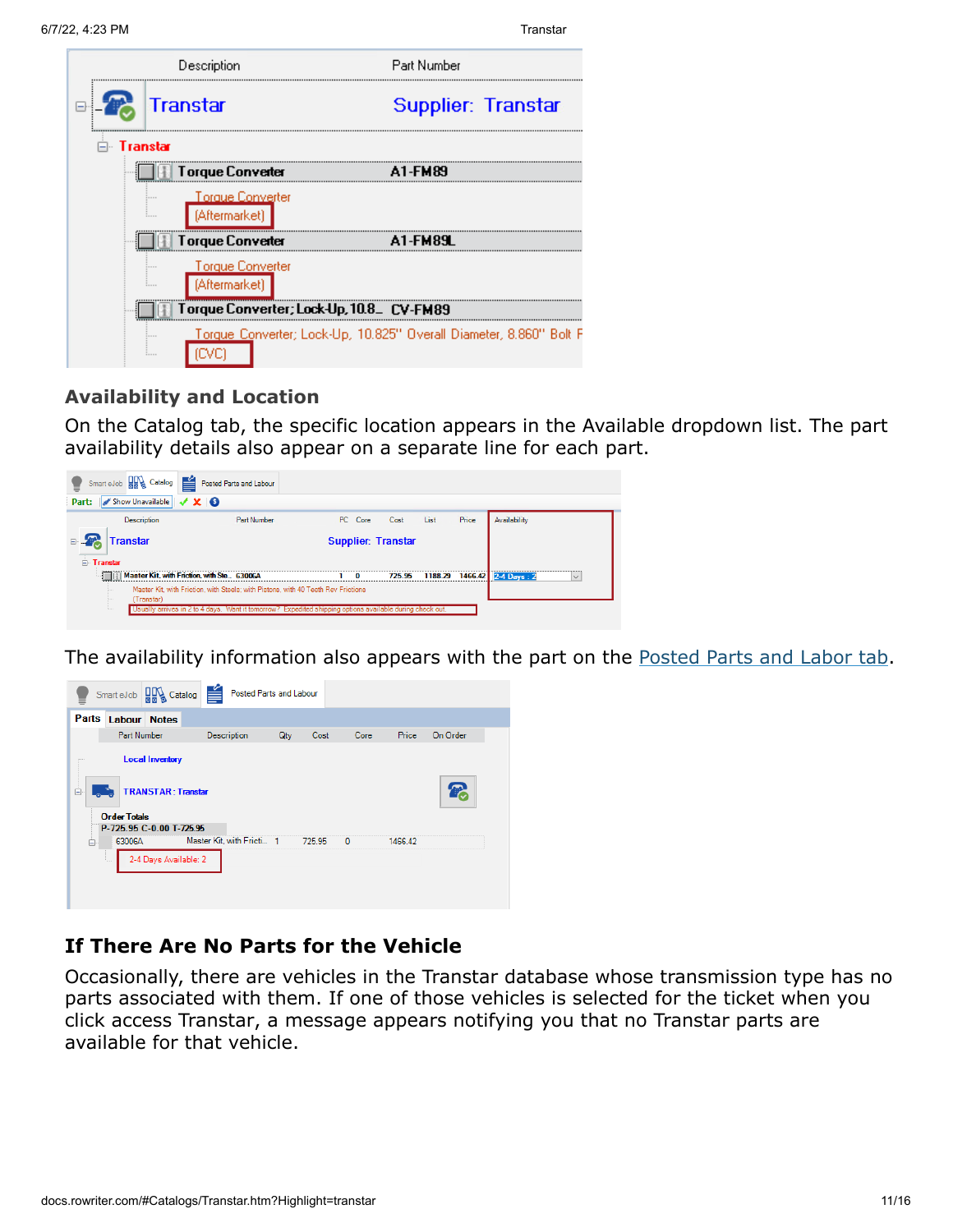| <b>Transtar</b>                                                                    |  |  |
|------------------------------------------------------------------------------------|--|--|
| No Transtar parts are available for the selected vehicle and<br>transmission.<br>G |  |  |
| OK                                                                                 |  |  |

Click OK and the parts selection window opens, but there is nothing in the list to select. If this happens,

- Check the Transtar website. Because R.O. Writer has already queried Transtar, there shouldn't be any parts there either; however, you can definitely double-check the site.
- Click the Reselect Transtar Vehicle button to choose another vehicle and search again.
	- The [ACES Vehicle Selector window](http://docs.rowriter.com/Content/ACES.htm#To) opens where you can select another vehicle. Your new selections appear in the Transtar vehicle section at the bottom of the window.

## **Posting Transtar Parts to an Open Ticket**

[After you have searched for and selected your parts, you post them to the Posted Parts](http://docs.rowriter.com/Content/SMEC/SMEC_SearchPost.htm#Posted_Parts_and_Labor) and Labor tab.

Complete these steps:

1. When you have selected all parts and they appear on the Posted Parts and Labor tab, select the posting options in the right column.

| Post to Repair Order/Estimate                |  |  |  |  |
|----------------------------------------------|--|--|--|--|
| Technician:<br>Select                        |  |  |  |  |
| $\bullet$ Post parts and labor to a new job: |  |  |  |  |
| Select<br><b>Categories:</b>                 |  |  |  |  |
| Select<br>Operation:                         |  |  |  |  |
| Post parts and labor to an existing job:     |  |  |  |  |
| Select                                       |  |  |  |  |
| Add individual parts and labor to invoice.   |  |  |  |  |
| Fxit<br>Post<br>Post/Exit                    |  |  |  |  |

- 2. Select the Technician (optional)
- 3. Choose the way parts and labor are posted to the ticket.

The following table describes the posting options in the right column of the Posted Parts and Labor tab.

|  | <b>Posting Option</b> | <b>Description</b> |
|--|-----------------------|--------------------|
|--|-----------------------|--------------------|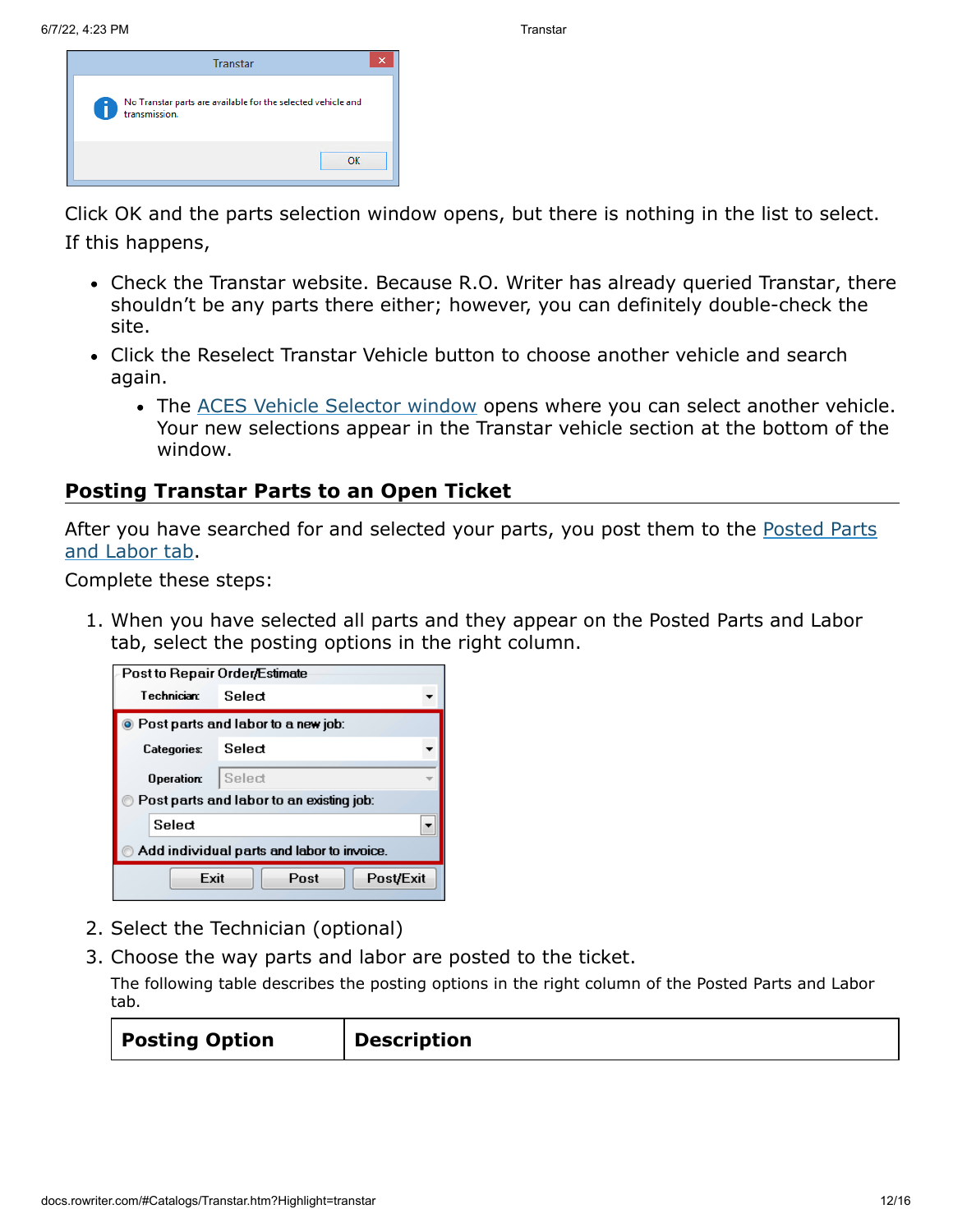| <b>Posting Option</b>                      | <b>Description</b>                                                                                            |  |  |
|--------------------------------------------|---------------------------------------------------------------------------------------------------------------|--|--|
| Post Parts and Labor<br>to a New Job       | Posts the parts and labor to a new job that is not<br>currently on the ticket. Select the job in the list(s). |  |  |
|                                            | The dropdown lists contain all labor categories and<br>operations.                                            |  |  |
|                                            | • Category (required)                                                                                         |  |  |
|                                            | • Operation (optional)                                                                                        |  |  |
| Post Parts and Labor<br>to an Existing Job | Posts the parts and labor to a job that is currently on the<br>ticket. Select the job in the dropdown list.   |  |  |
|                                            | The dropdown lists contain only jobs already posted to<br>the open ticket.                                    |  |  |
| Add Individual Parts                       | Adds the parts and labor as separate lines.                                                                   |  |  |
| and Labor to Invoice                       | • Each part is added as a separate item.                                                                      |  |  |
|                                            | • All labor jobs are added to the same group.                                                                 |  |  |
|                                            | Select this option if the jobs are not included in the same<br>labor operation.                               |  |  |

4. Click the Post/Exit button.

![](_page_12_Figure_4.jpeg)

5. Smart eCat closes and the part(s) appears on the ticket.

### <span id="page-12-0"></span>**Ordering Parts from Transtar**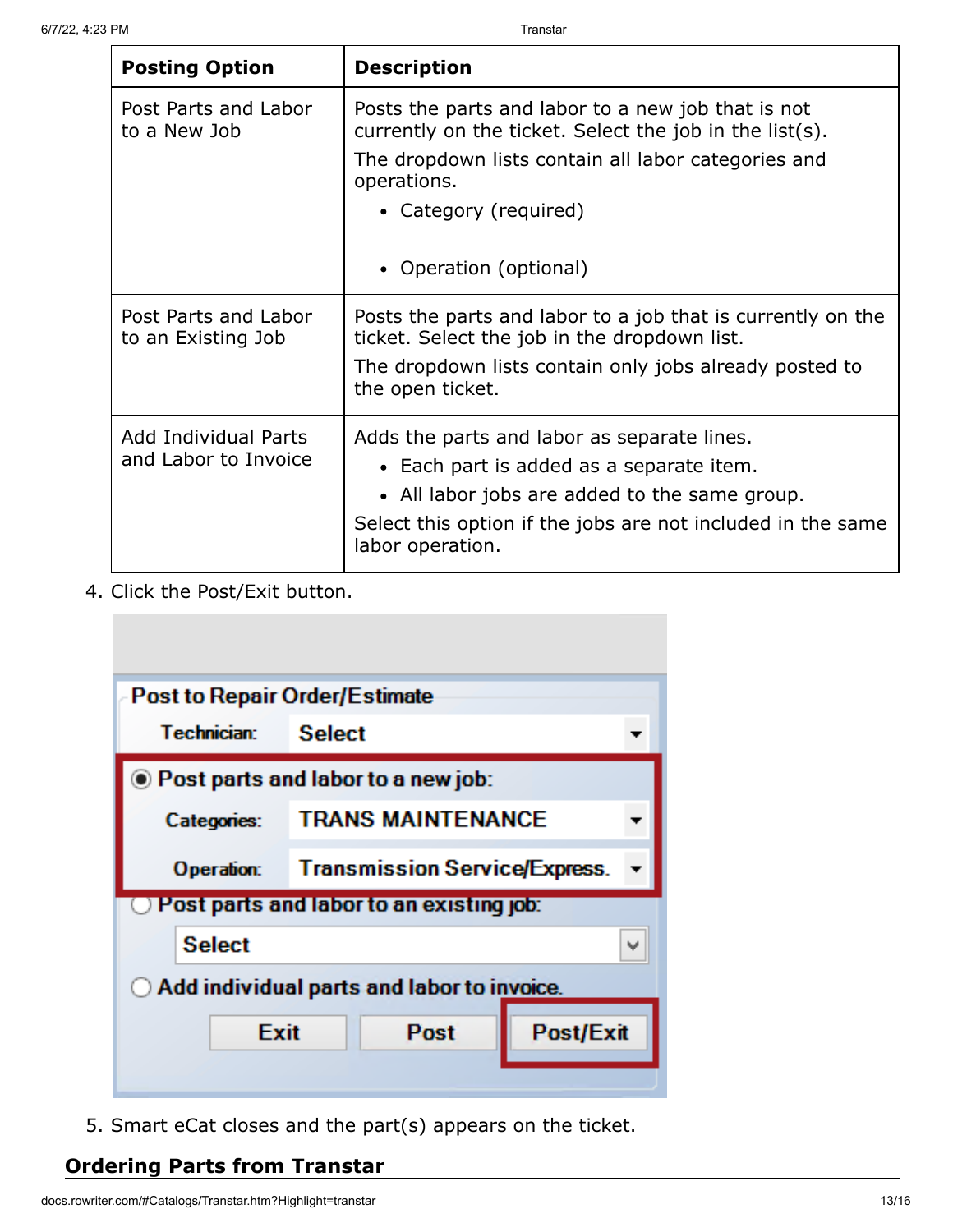When Transtar parts are on a repair order, you can

- Order them directly from the open repair order in [Smart eOrder.](http://docs.rowriter.com/Content/SMEC/Smart_eOrder.htm)
- Build purchase orders in  $Inventory > P.O.$  $Inventory > P.O.$  Management.

#### **Ordering Guidelines**

Keep in mind the following when ordering Transtar parts in R.O. Writer:

- Rebuilt transmission assemblies and complete torque converter assemblies cannot be ordered through this interface at this time.
- Pricing is subject to standard Transtar pricing terms. The price at the time of the order may not be the final price because Transtar may add shipping charges from the Branch or Region.
- When posting to Accounts Payable in Smart eOrder, all parts must be ordered from the same location. If you order parts from multiple locations – both Branch and Region - you need to post an invoice to Accounts Payable for each location, even if all the parts are on one repair order.

![](_page_13_Picture_10.jpeg)

If this occurs, click OK. Then, uncheck the boxes of the all the Region parts or all the Branch parts to de-select them. When only the Region parts or only the Branch parts are selected, click the Post/Exit button again.

#### **To Order Parts in Smart eOrder**

Smart eOrder is an R.O. Writer utility that lets you order parts directly from open tickets

- In Smart eCat (on the Posted Parts and Labor tab before posting the part to the open ticket).
- In Smart eOrder (after posting the unordered part to the open ticket).

Complete these steps:

1. Open the repair order.

![](_page_13_Picture_18.jpeg)

- 2. Click the Smart eOrder button in the Ouick Launch  $\mathbb{R}^n$   $\mathbb{R}^{\text{Order}}$ . The Transtar parts from the repair order appear on the Smart eOrder window.
- 3. Click the Truck button to place the order.
	- The Order Options window opens.
	- The purchase order number is the repair order number. You can enter another number but it is not recommended.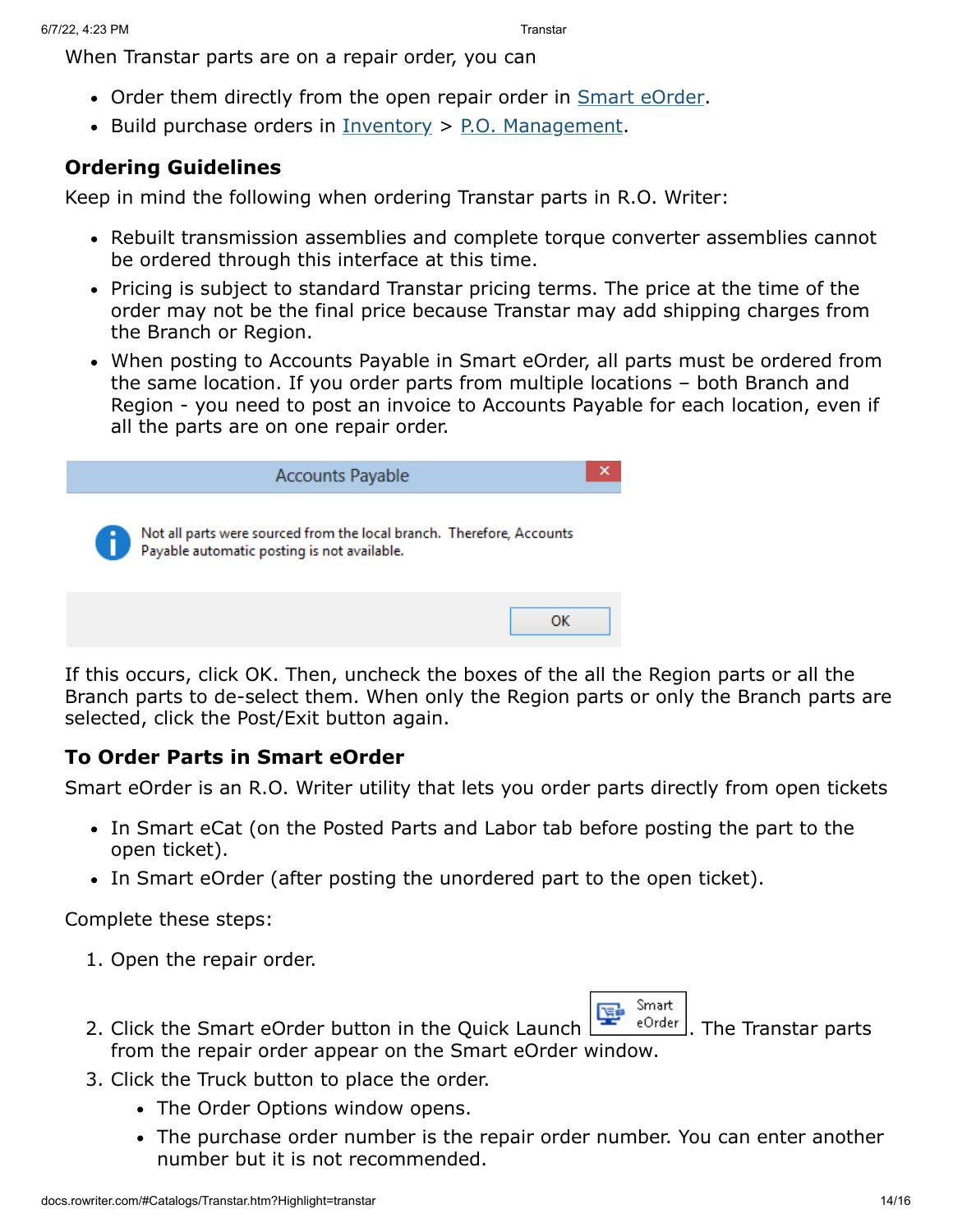- You can type a message for the purchase order in the white box.
- 4. Click OK to place the order.
- 5. The post to Accounts Payable window opens only IF

[The Post Orders to Accounts Payable option is selected in the Transtar electronic](#page-0-0) interface.

AND

All parts are available from the Branch.

| Post Accounts Payable Invoice |                           |              |                        |                |           |
|-------------------------------|---------------------------|--------------|------------------------|----------------|-----------|
|                               | Supplier: TRANSTAR        |              |                        |                |           |
| <b>Invoice Date:</b>          | 3/25/2021<br>$\checkmark$ |              | <b>Invoice Number:</b> | 2222843        |           |
| <b>Purchase Order:</b>        | R0118087                  |              | <b>Comments:</b>       |                |           |
| Payment Type:                 | Charge                    | $\checkmark$ | Check No:              |                |           |
| Amount:                       | \$10.74                   |              | Core:                  | \$0.00         |           |
|                               | <b>Account: INVENTORY</b> |              | <b>Core Account:</b>   | <b>CORES</b>   |           |
|                               |                           |              |                        | Total: \$10.74 |           |
|                               |                           |              | Cancel                 | Print          | <b>OK</b> |

- 6. R.O. Writer generates the Purchase Order and Invoice Number.
- 7. Click OK to post these orders to Accounts Payable. "On Order" appears below the part on the Parts tab.
- 8. Click the truck button to contact Transtar and place the order. When the order is successful, the truck button shows a green checkmarks.

![](_page_14_Picture_12.jpeg)

- 9. Click the Post/Exit button to update the parts on the open repair order. Smart eOrder closes and the parts on the repair order now appear black.
- 10. Double-click on one of the parts to open it. On the Edit Parts window,
	- $\bullet$  The Invoice  $\#$  appears and cannot be changed because the part has been posted to Accounts Payable.
	- The [To Order](http://docs.rowriter.com/Content/Tix/Add_Parts.htm#To) box is unchecked because the part has been ordered.
- 11. Click OK to close the part.

### **To Order Parts in P.O. Management**

P.O. Management is a tool in the Inventory module that allows you to build purchase orders for parts on different repair orders at one time. You can use it to create purchase orders for stocking orders.

For details, click the following link: [Purchase Order Management.](http://docs.rowriter.com/Content/Inv/PO_Mgmt.htm)

eSource is a registered trademark of Transtar Industries, Inc. Transend is a trademark of Transtar Industries, Inc.

The table displays the company information.